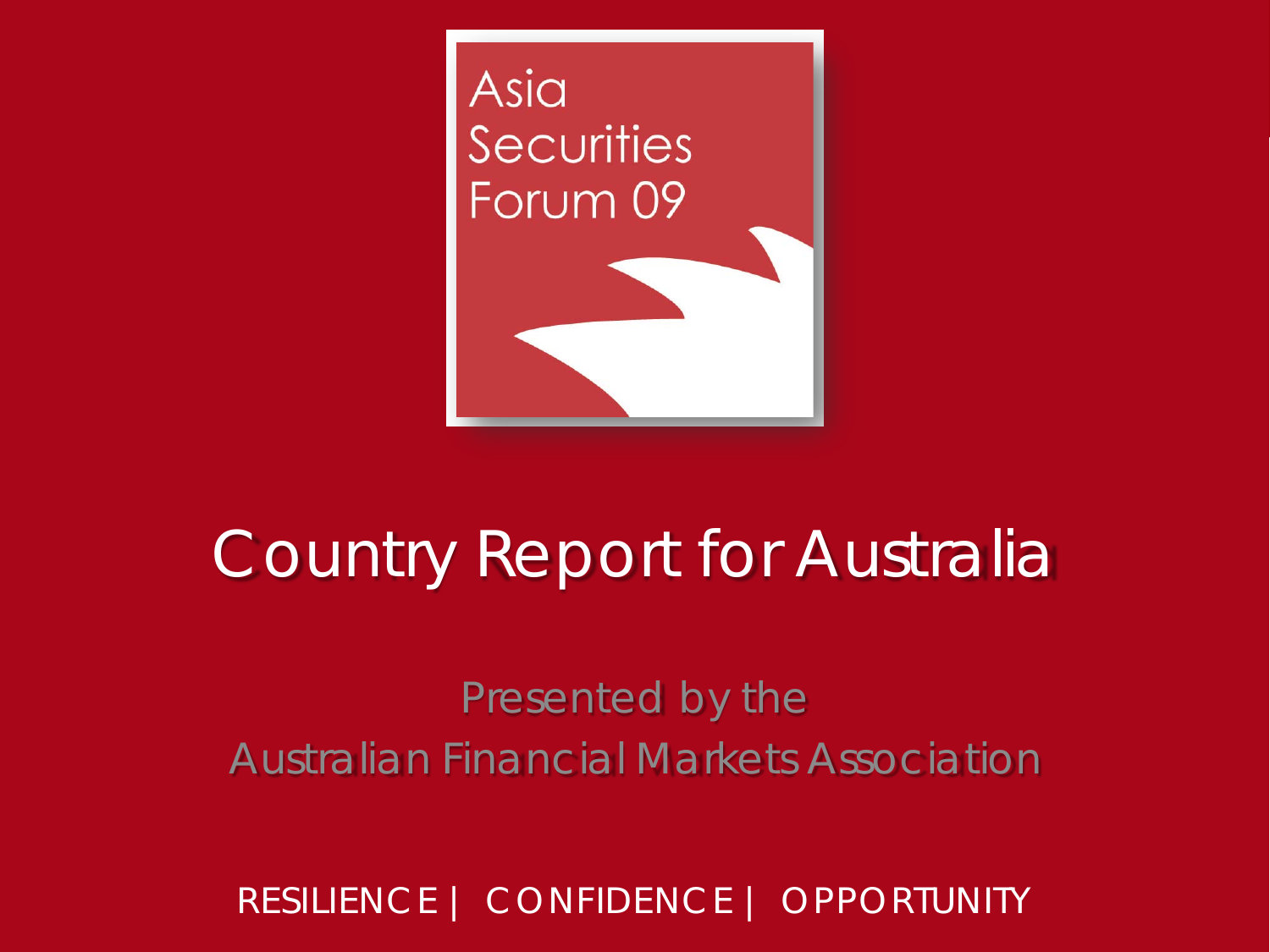## Overview of Presentation

#### **► Performance of Securities Markets**

- **-** Debt markets review
- **Equities market review**
- **Narket outlook**

**• Prospects for the Securities Industry** 

Asia

**Securities** 

Forum 09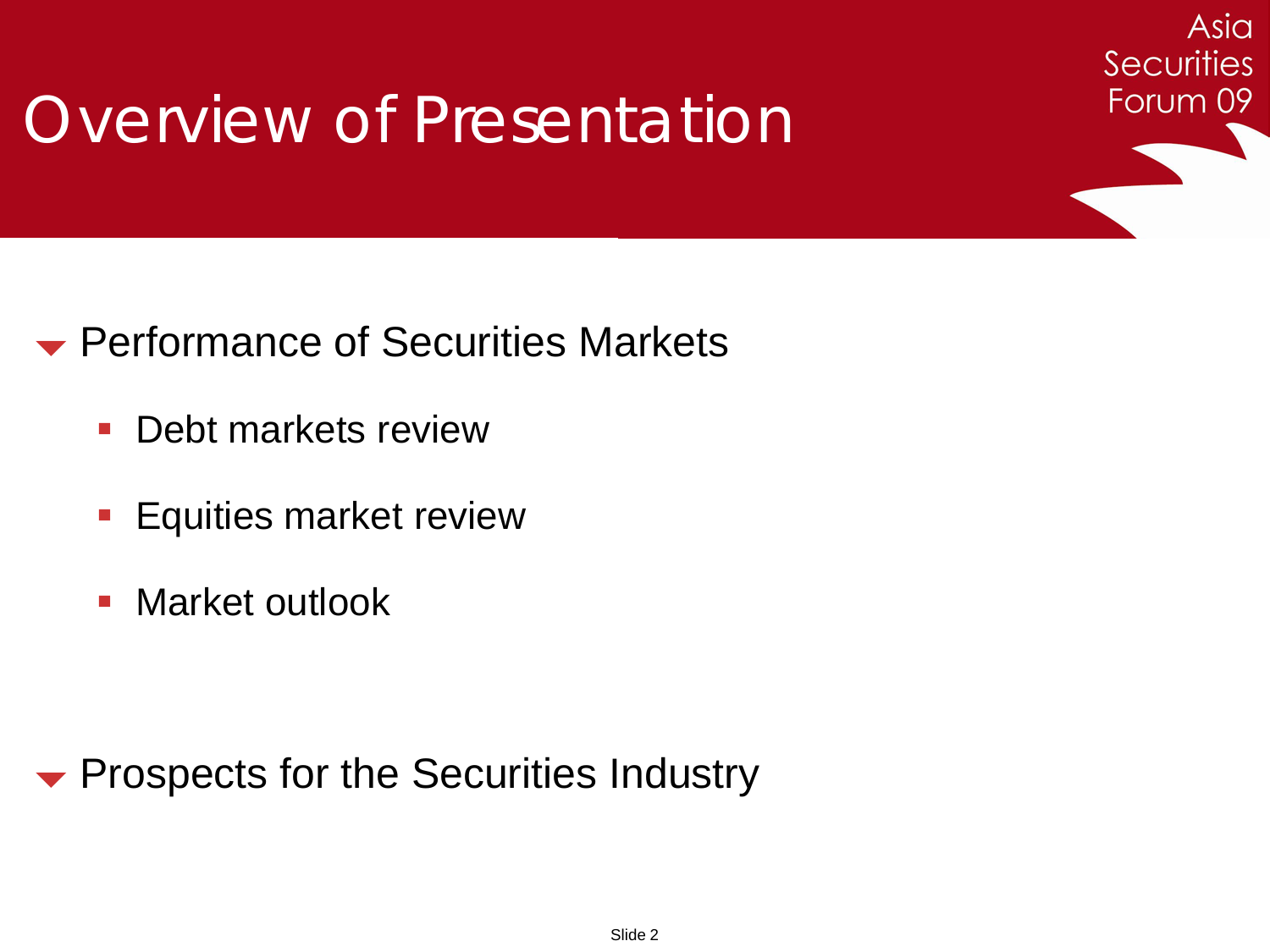#### **Woney Market Conditions**



Asia

**Securities** 

Forum 09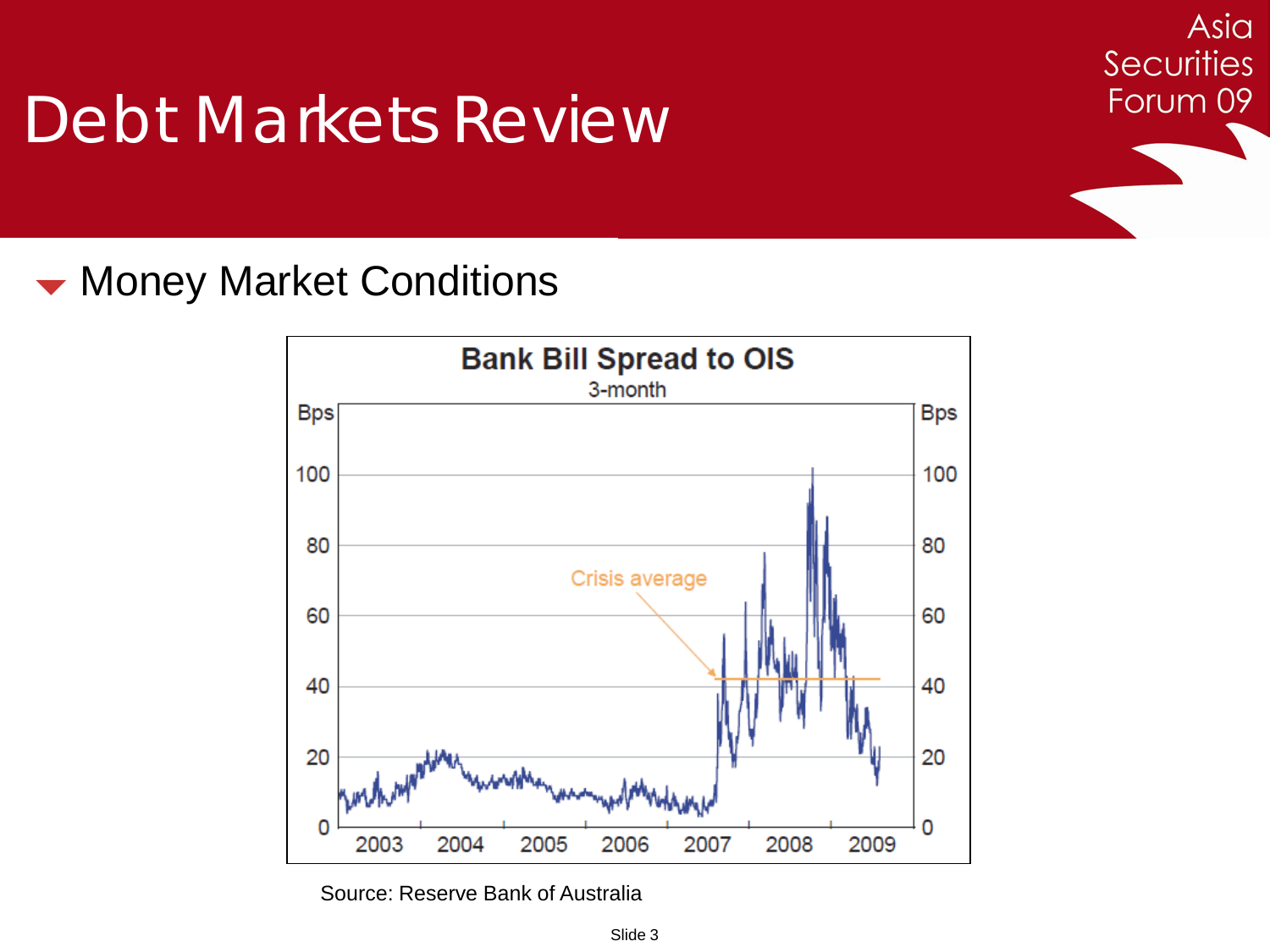Asia **Securities** Forum 09

#### Cost of Funds in Debt Capital Market

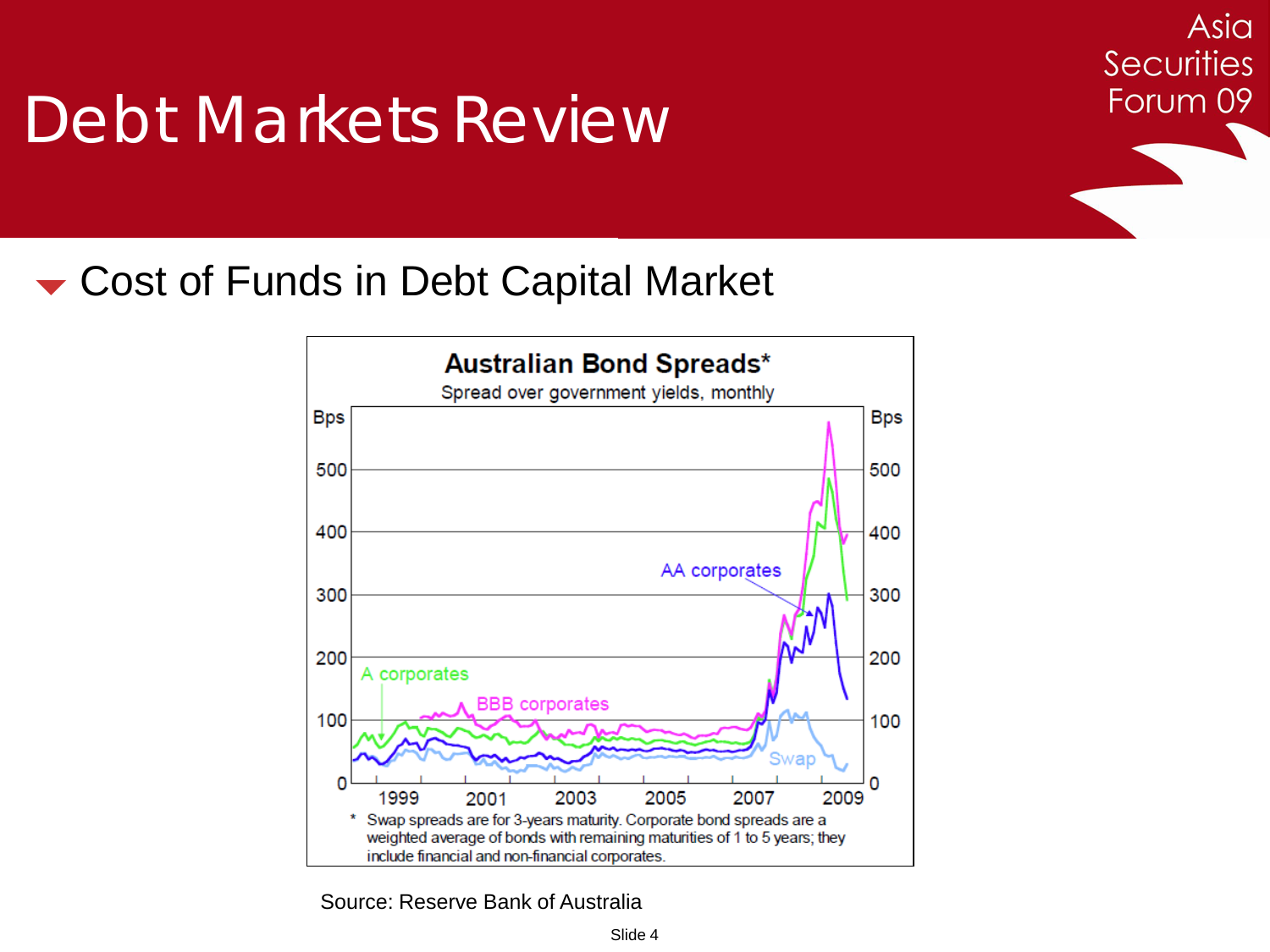Asia **Securities** Forum 09

#### **Wonetary Policy Easing**

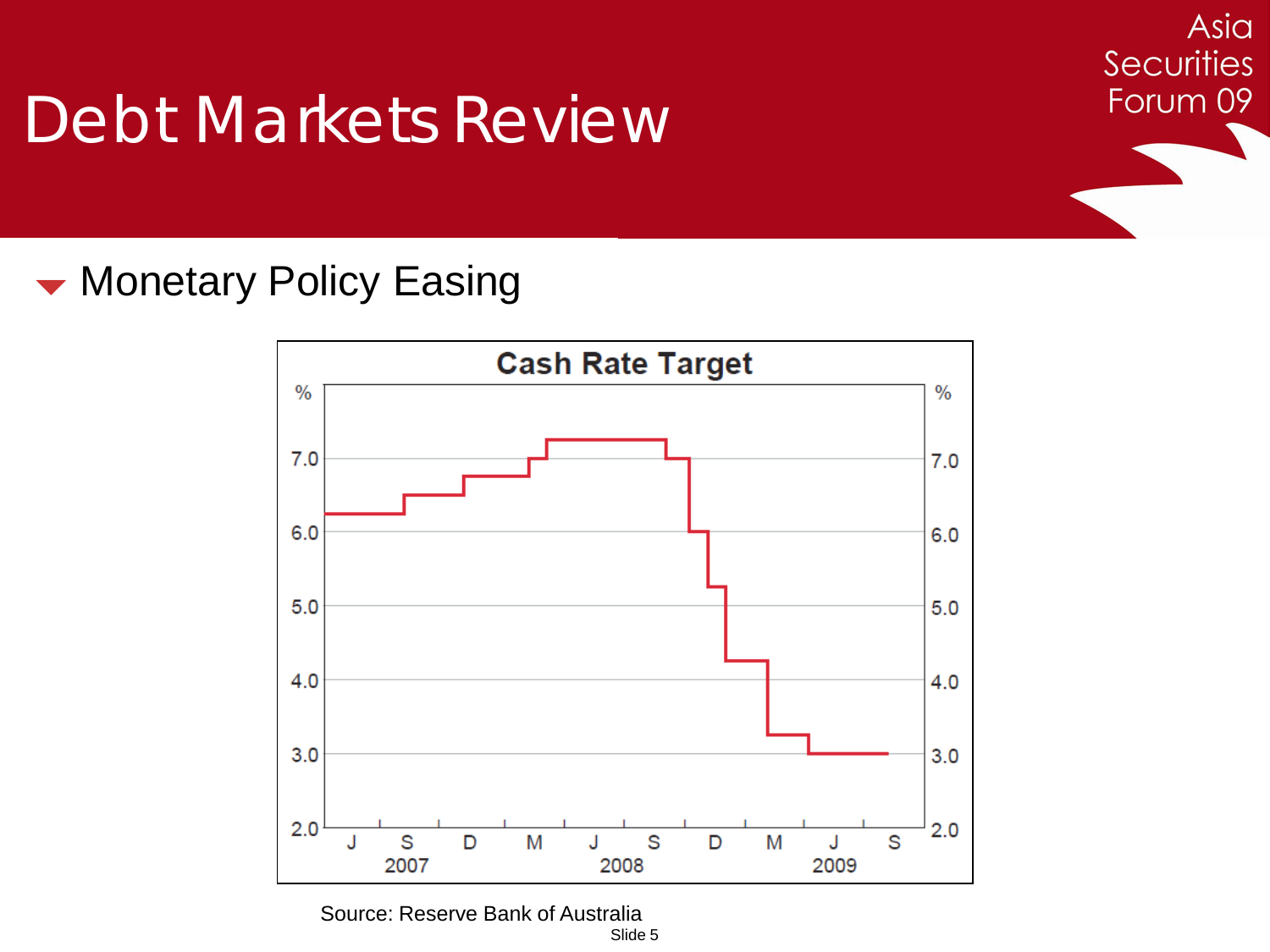Debt Capital Market Activity



Asia

**Securities** 

Forum 09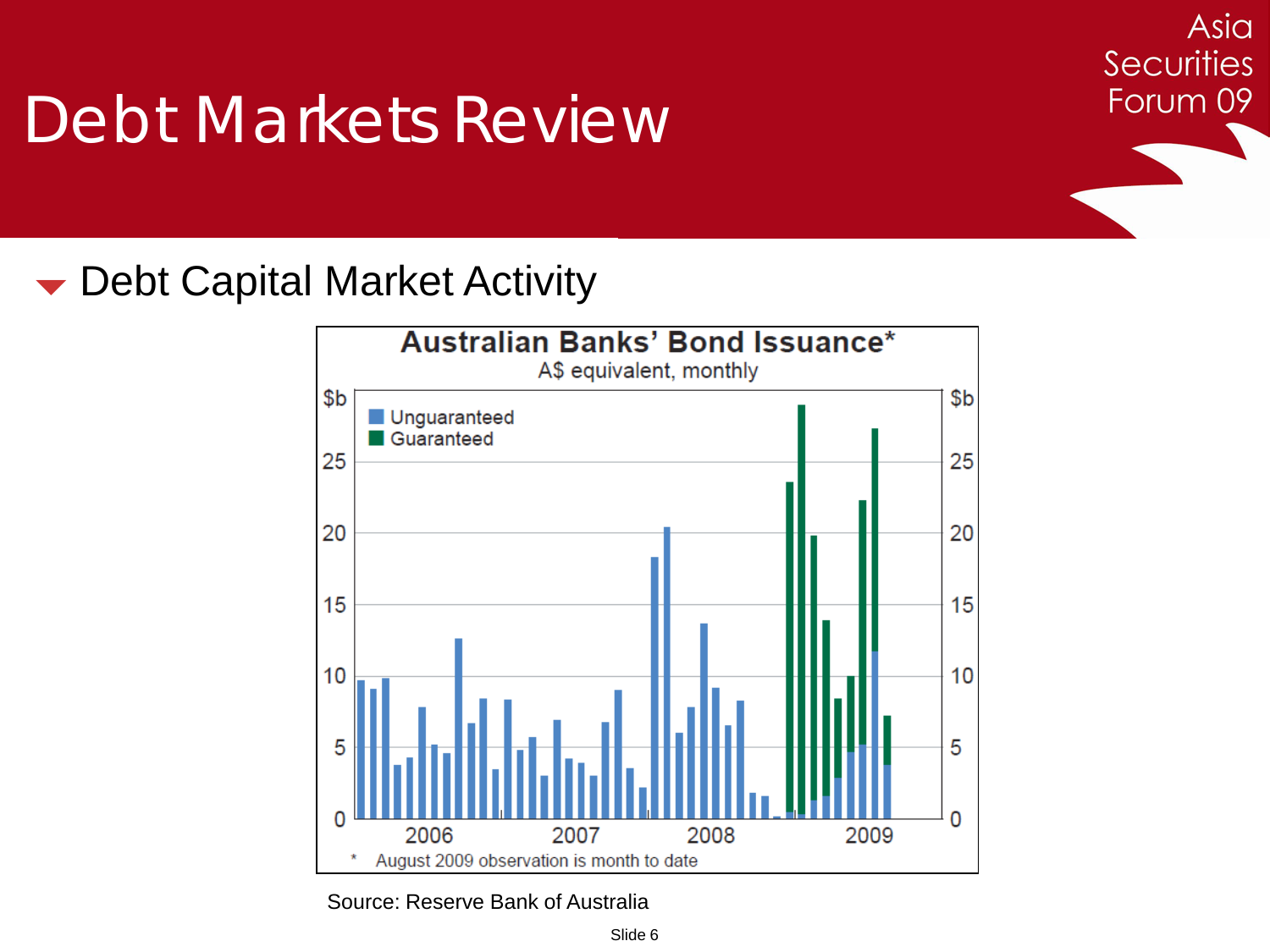#### **► Bond Market Activity**



Asia

**Securities** 

Forum 09

Source: Australian Financial Markets Association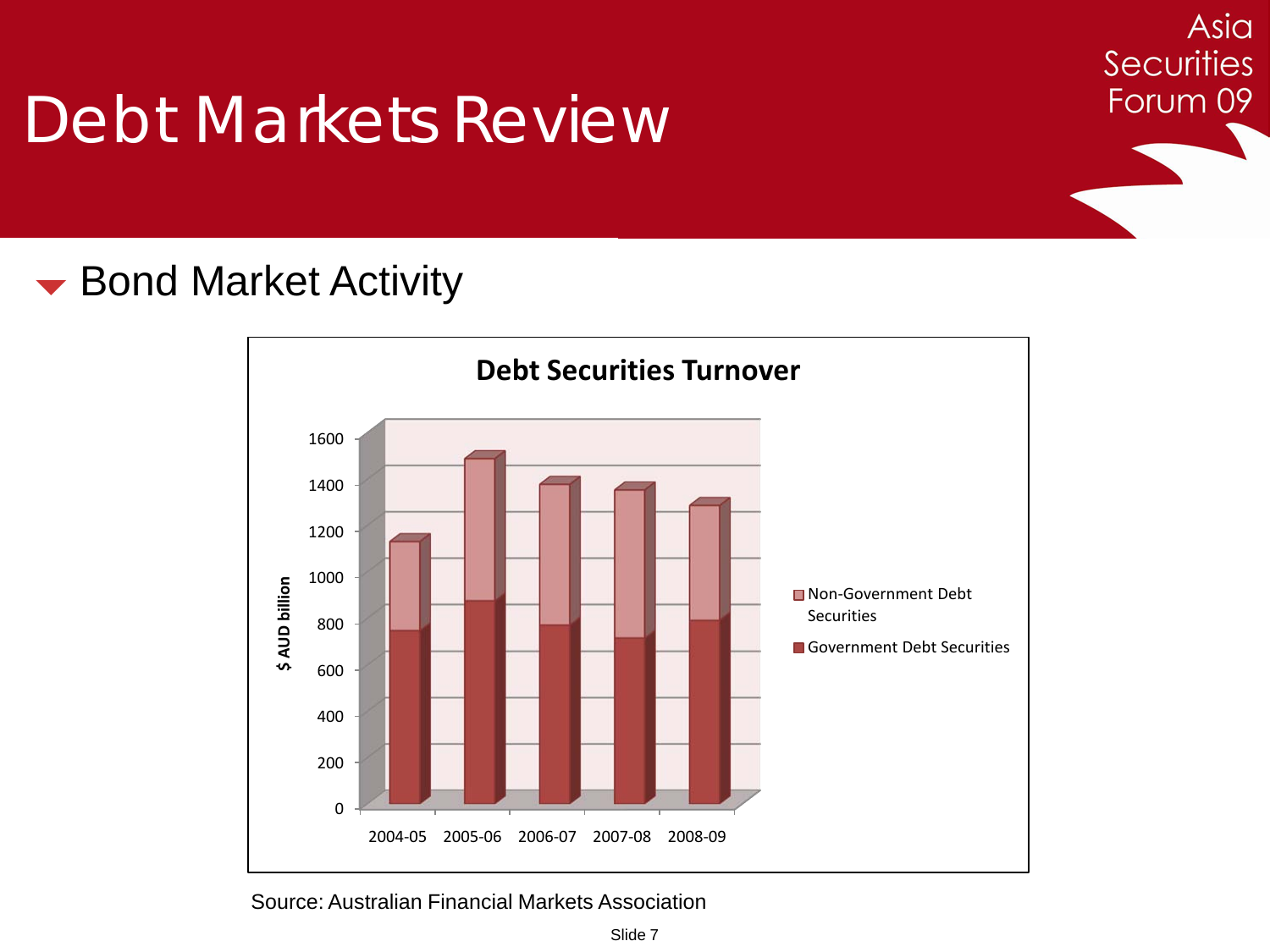#### **► Securitisation Market**



Asia

**Securities** 

Forum 09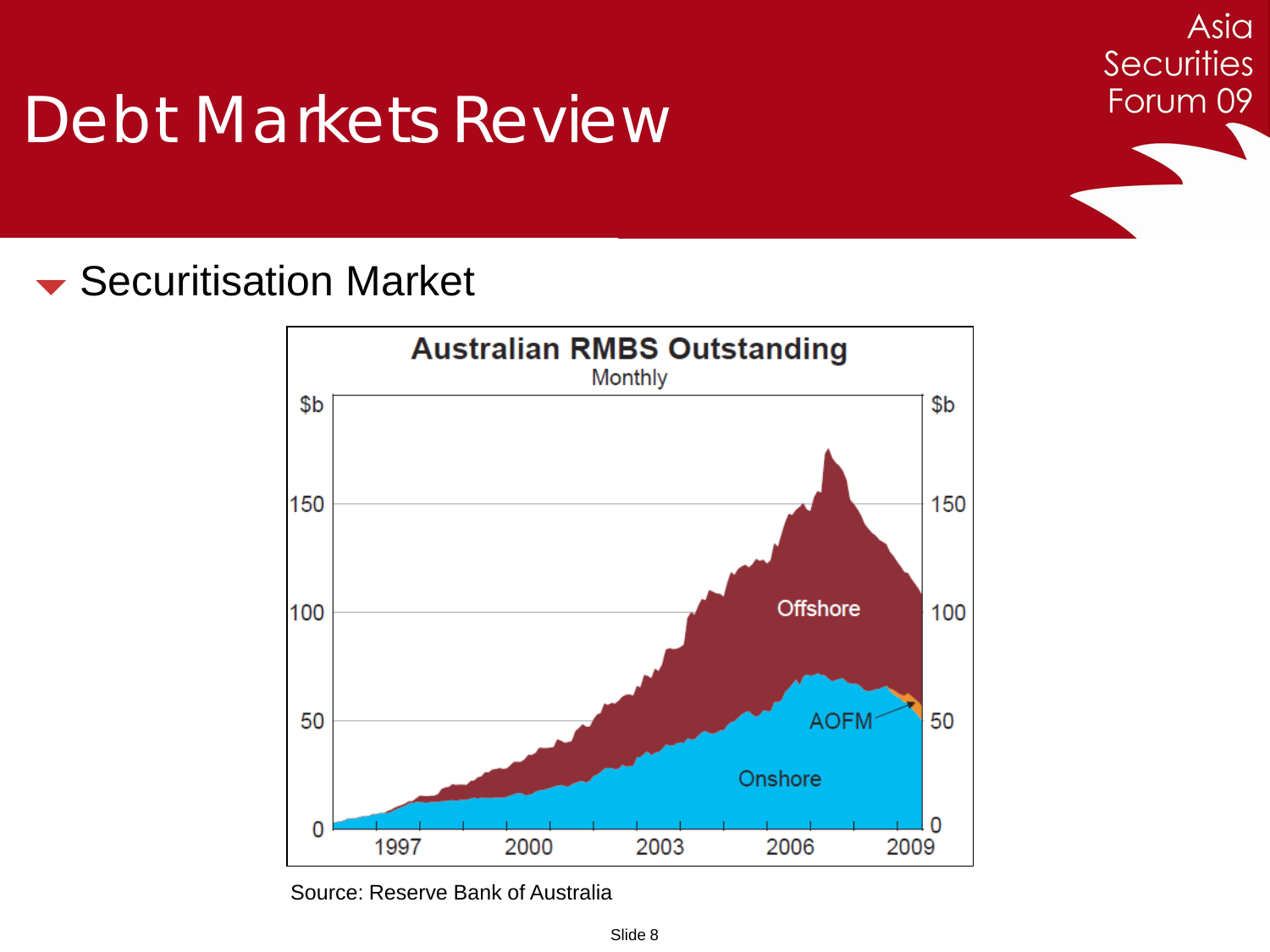### Equities Market Review

#### **Equity Asset Values**



Asia

**Securities** 

Forum 09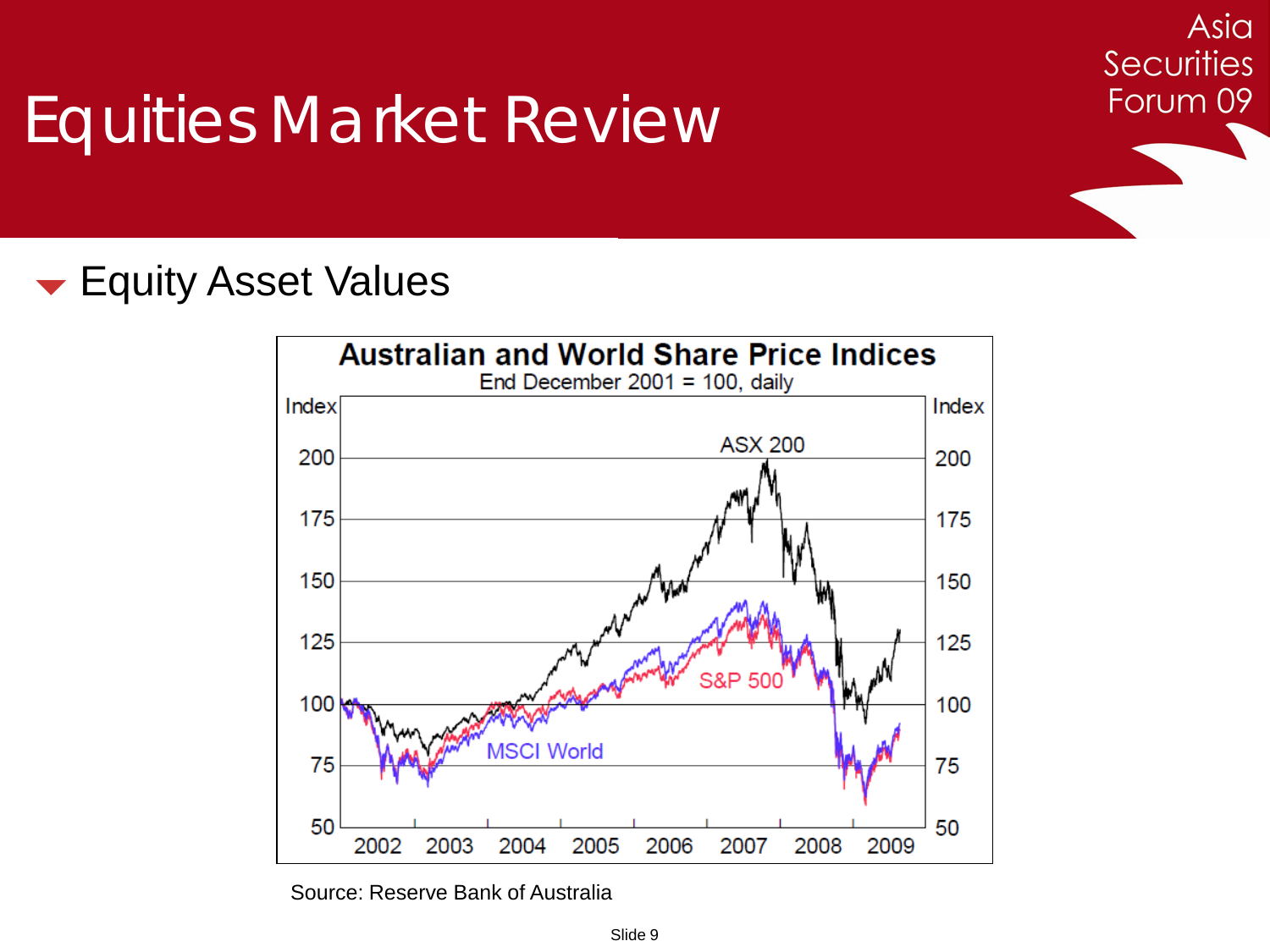### Equities Market Review

#### Asia **Securities** Forum 09

#### **► Share Trading Activity**



Source: Australian Financial Markets Association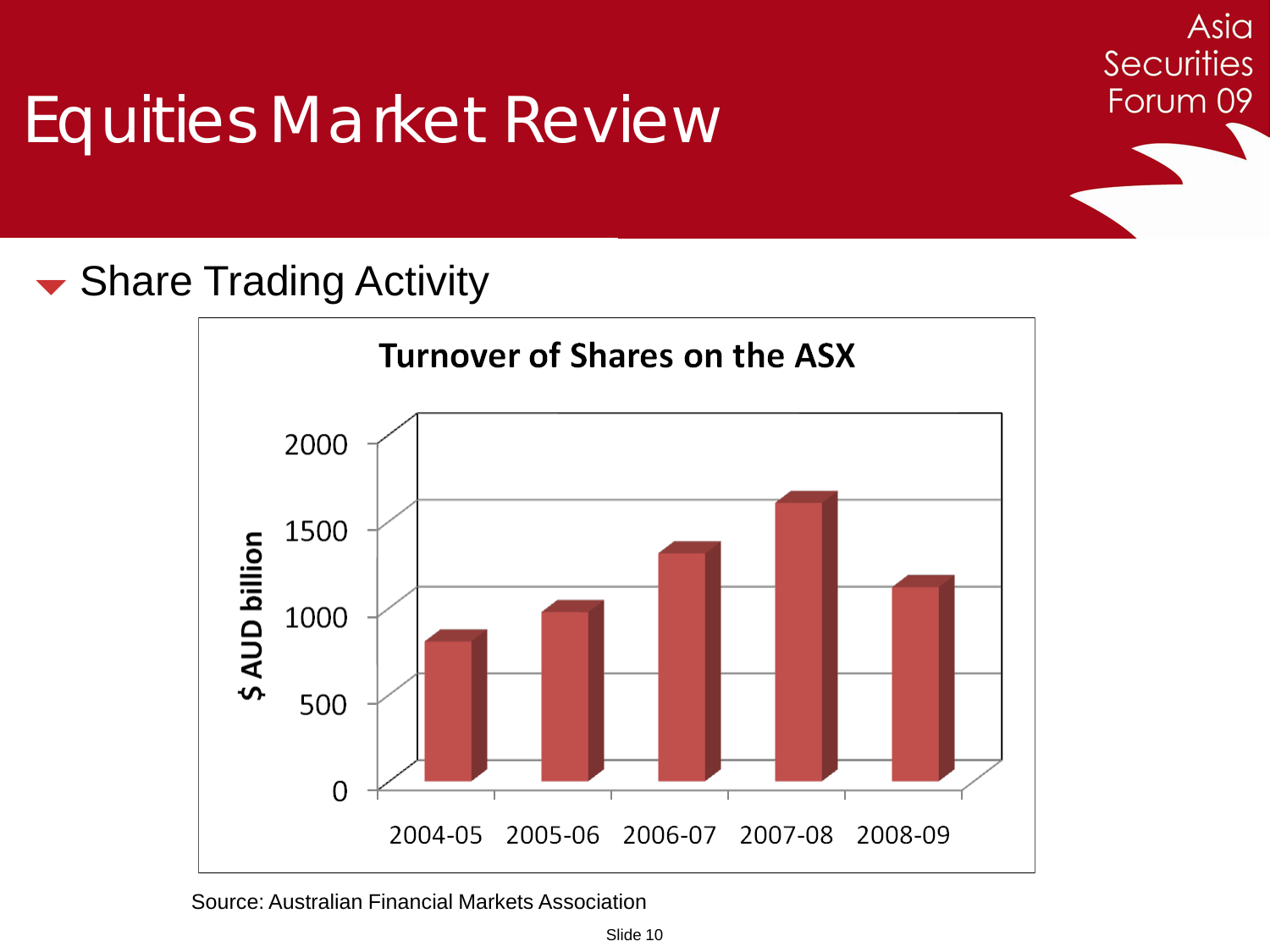# Equities Market Review

#### **Equity Raising Market**



Asia

**Securities** 

Forum 09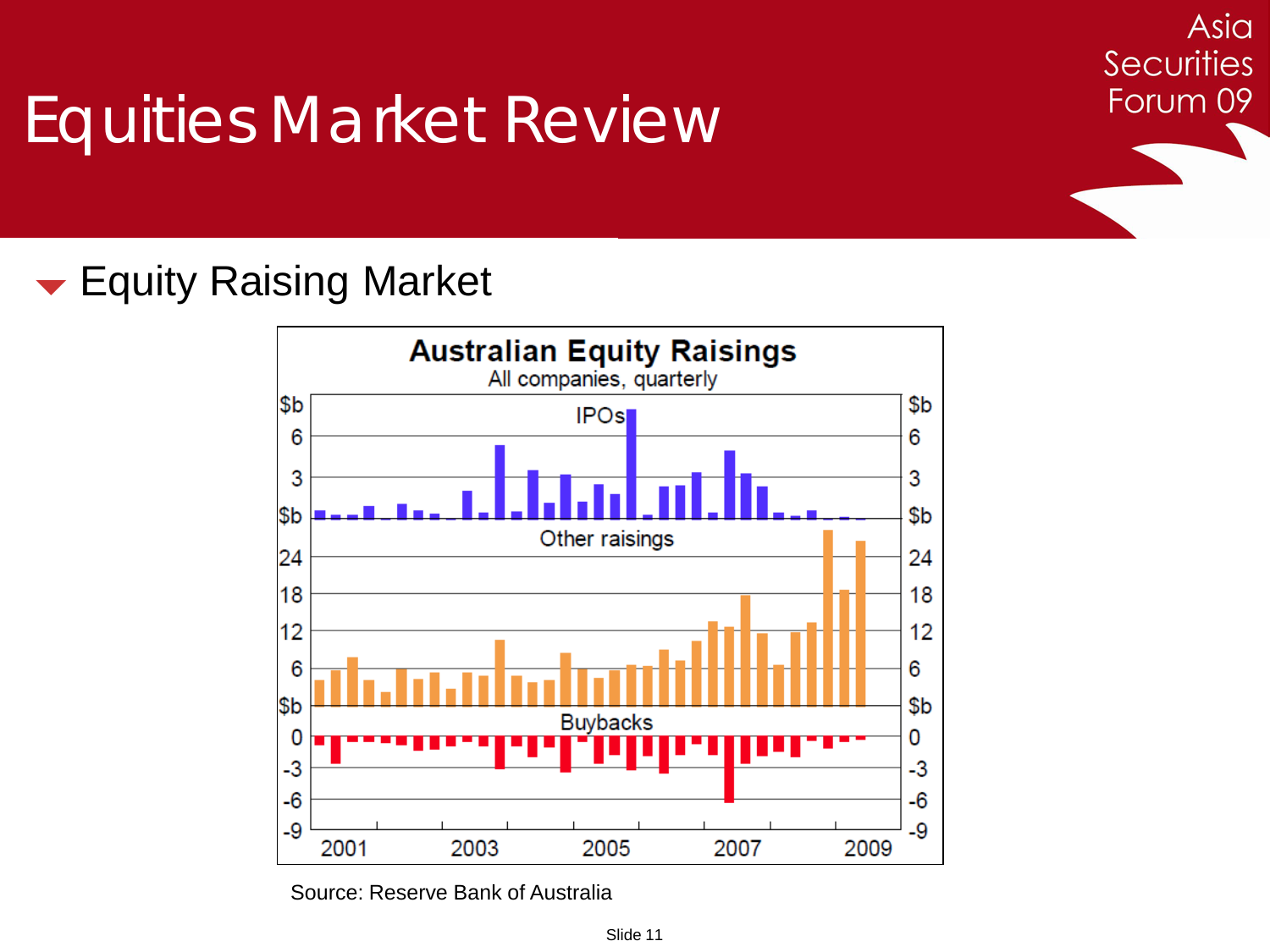Prospects for the Securities' **Industry** 

Government measures to address credit market dislocation

Asia

**Securities** 

Forum 09

- Regulatory response to market volatility
- Regulatory response to global financial crisis
- Other developments
	- **Comprehensive review of the taxation system**
	- Australia as a financial services centre